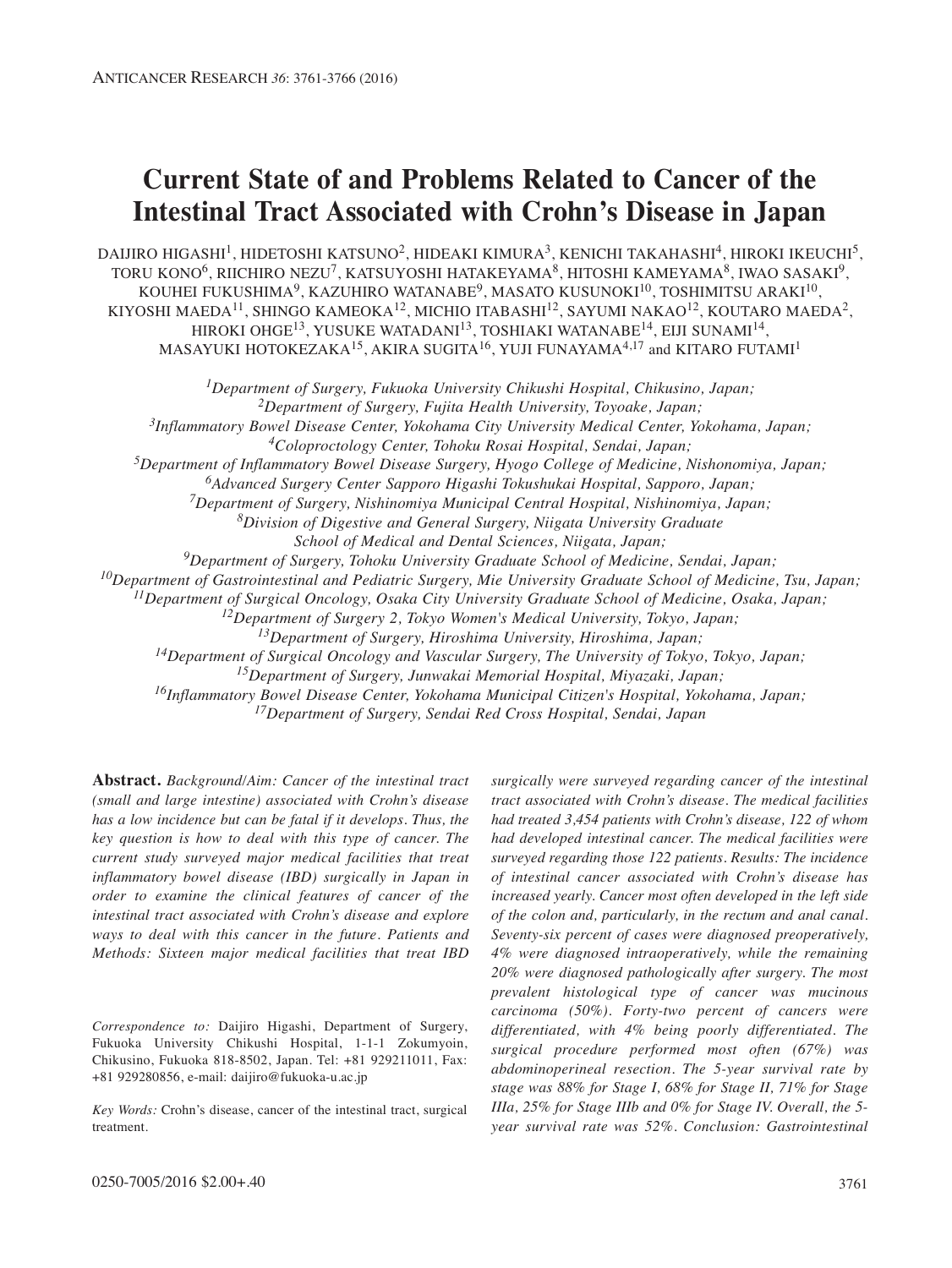*(GI) cancer associated with Crohn's disease had an incidence of 3.5%, but also involved a poor prognosis with a 5-year survival rate of 52%. Early detection through surveillance is crucial to improving the prognosis for patients. However, surveillance of the intestinal tract with endoscopy or contrast studies is technically and diagnostically hampered by Crohn's disease and intestinal strictures. A biopsy of the anal canal, a common site of cancer, can readily be performed and constitutes the first step in surveillance.*

The problem of cancer associated with inflammatory bowel disease (IBD) is widely recognized in the treatment of ulcerative colitis and there is widespread awareness of that problem in surveillance colonoscopy as well. There was thought to be little incidence of associated cancer in Crohn's disease; however, reported cases of associated cancer of the intestinal tract (small and large intestine) have increased over the past few years. Cancer of the intestinal tract associated with Crohn's disease has features that differ from usual intestinal cancer. There are few reported cases of associated cancer of the intestinal tract, with characteristics and prognosis not yet being adequately studied. The current study surveyed major medical facilities in Japan in order to examine the current state of and problems related to cancer of the intestinal tract associated with Crohn's disease.

### **Patients and Methods**

Major medical facilities in Japan that treat IBD surgically were surveyed regarding the number of patients with Crohn's disease they had treated over the past 20 years, type of Crohn's disease, sites of cancer when cancer was diagnosed, depth of invasion, histologic type, form of treatment and patients' prognosis. Medical facilities had treated 3,454 patients, 122 of whom were found to have cancer of the intestinal tract with an incidence of 3.5%. The postoperative prognosis was determined in 119 patients who were available for follow-up.

## **Results**

Tallying in the number of patients who developed cancer by year revealed an apparent increase in the number of cases starting in 2001 (Figure 1). The ratio of male to female patients was 72:50, the mean age at which cancer developed was 45.9 years and the mean period from the onset of Crohn's disease to the development of cancer was 18.4 years. The type of Crohn's disease broke down into 9 patients with ileitis, 99 with ileocolitis and 14 with Crohn's colitis. In terms of the site of cancer, cancer developed in the left side of the colon in 86% of patients. Cancer was most prevalent in the anal canal (51%), followed by the rectum (29%) (Figure 2). In terms of the depth of invasion when cancer was detected, 91% of cancers were advanced with invasion reaching the muscularis propria (MP), whereas 9% of the detected cancers



Figure 1. *Annual number of cases of cancer of the intestinal tract associated with Crohn's disease.*



Figure 2. *Sites of cancer development.*

were cancers invading the mucosa (M) and submucosa (SM), *i.e.* early cancers (1). Metastasis to multiple organs was noted in 13% of cases (Figure 3). Seventy-six percent of associated cancers were definitively diagnosed preoperatively, 4% were diagnosed intraoperatively, while 20% were diagnosed pathologically after surgery. The most prevalent histologic type of cancer was mucinous carcinoma (50%). Well- and moderately-differentiated adenocarcinoma is often noted in typical colon cancer; however, only 42% of cancers of the intestinal tract are associated with Crohn's disease (Figure 4). In terms of the presence or lack of symptoms when cancer was detected, 61% of patients were symptomatic. The most frequent symptom was pain, followed by bowel obstruction and bleeding (Figure 5). Staging of this study was performed according to the classification of the Japanese Classification of Colorectal Carcinoma (1). Of the 122 identified patients, 199 were available for follow-up to determine their postoperative prognosis. The 5-year survival rate by stage was 88% for Stage I, 68% for Stage II, 71% for Stage IIIa, 25% for Stage IIIb and 0% for Stage IV (Figure 6). The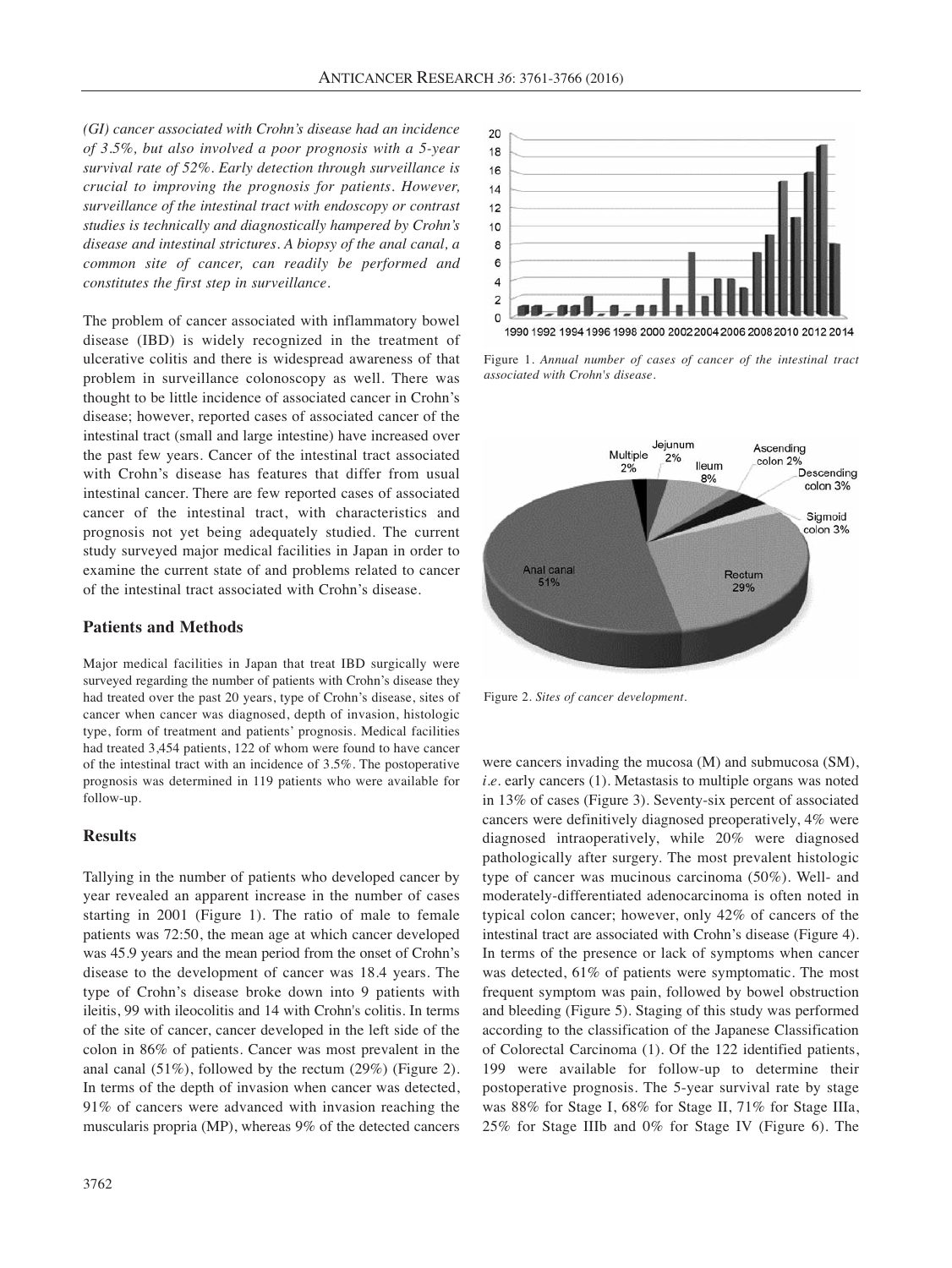



Figure 4. *Time of diagnosis and histologic type of cancer.*

overall 5-year survival rate for patients with associated cancer was 52% (Figure 7).

#### **Discussion**

The very first publications on cancer of the intestinal tract associated with Crohn's disease include a report by Warren *et al.* (2) who described cancer of the large intestine associated with Crohn's disease in 1948, as well as a report by Ginzburg *et al.* (3) who described cancer of the small intestine associated with Crohn's disease in 1956. Cancer associated with Crohn's disease usually develops at a younger age than cancer of the large intestine, in patients who have had Crohn's disease for 10 years or longer and in patients with extensive Crohn's disease (4-7). A metaanalysis in the UK and North America by Canavan *et al.* revealed a high risk of cancer of the small intestine and colon cancer developing in Crohn's disease (8). According to this work, the relative risk of cancer of the large intestine in Crohn's disease was 2.5, while the relative risk of cancer of the small intestine in Crohn's disease was 31.2. Chronic inflammation with strictures and fistulae, a prolonged duration of disease and ileitis have been reported as risk factors for associated cancer of the small intestine (9-12). According to Yano *et al.*, the risk factors for cancer of the large intestine in Crohn's disease include sex (feminine prevalence), ileocolitis, Crohn's disease for 20 years or longer, age (under 25), anal lesions and history of intestinal surgery (13). In support, the current study demonstrated that cancer developed at an earlier age (45.9 years) than that at which cancer of the large intestine usually develops and also revealed that the period from the onset of Crohn's disease to the development of cancer was 18.4 years. Being younger and having Crohn's disease for a prolonged period may be risk factors for development of associated cancer. According to studies in Europe and the US, cancer of the large intestine associated with Crohn's disease develops more often in the right side of the large intestine (14) in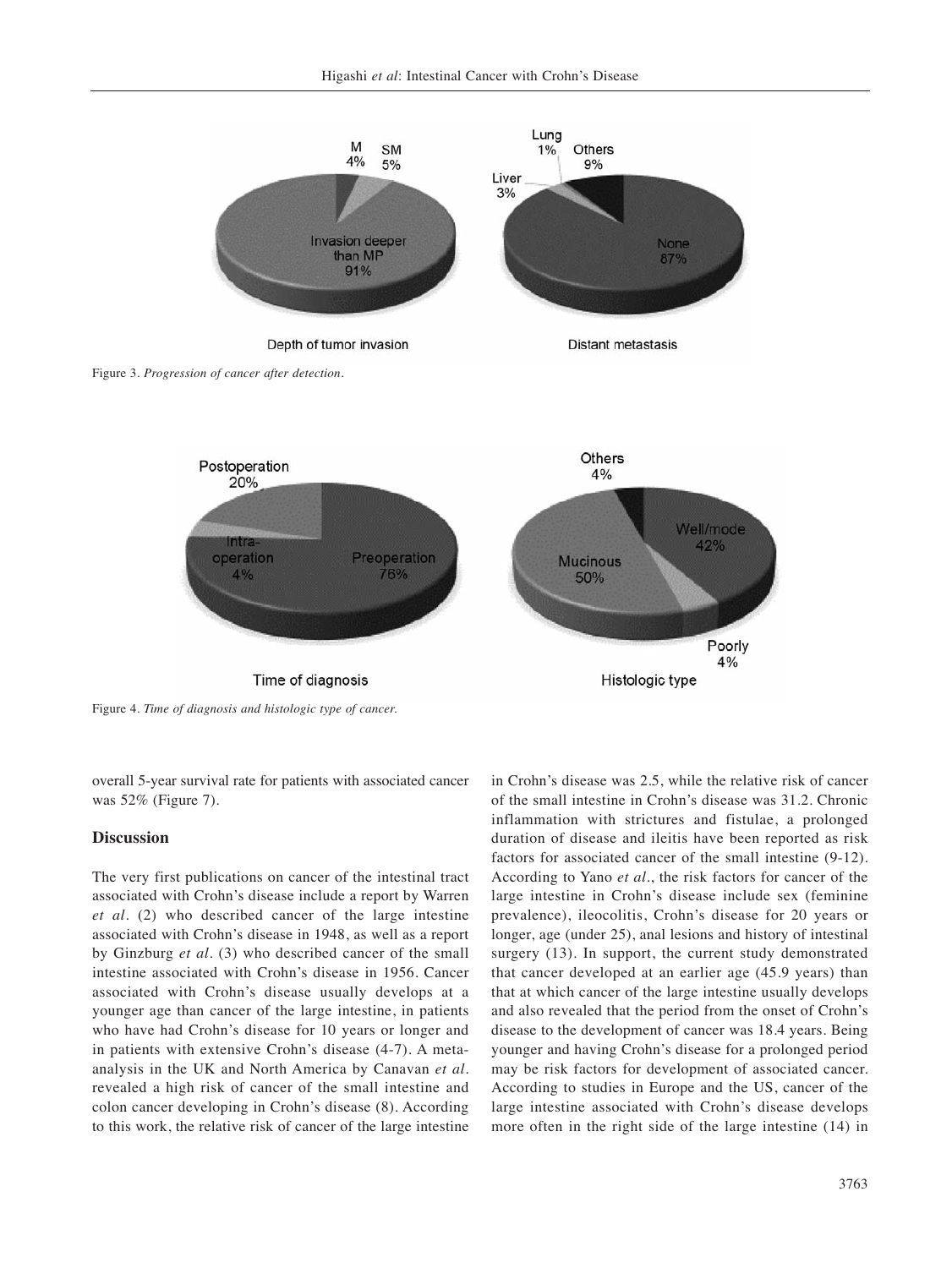

Figure 5. *Symptoms associated with cancer.*

contrast to Japanese studies showing that intestinal cancer associated with Crohn's disease develops more often in the left side of the large intestine (15). The current findings substantiate previous results since cancer developed more often in the left side of the large intestine, particularly in the rectum and anus. This may be a feature of cancer of the intestinal tract associated with Crohn's disease, particularly to the Japanese population. Compared to usual cancer of the large intestine, cancer of the large intestine associated with Crohn's disease consists of a larger proportion of mucinous carcinomas and signet ring cell carcinomas (3, 16-18). Similarly, the current survey indicated that most cancers (50%) were mucinous carcinomas. Mucinous carcinoma does not readily respond to anticancer agents or radiation therapy, which may account for its poor prognosis. In addition, intestinal cancer occurring in association with Crohn's disease is difficult to definitively be diagnosed preoperatively. The primary treatment for this type of cancer is surgery. In the cases surveyed here, cancer often developed in the rectum, with abdominoperineal resection being the procedure performed most often (Figure 8). Many cancers are diagnosed in an advanced stage, thus necessitating invasive surgery, *i.e.* resection of surrounding organs that have been invaded by cancer and intestinal adhesions due to Crohn's disease.

Medical treatment of Crohn's disease in patients with cancer is a topic to consider. A study has reported on the use of an agent for chemoprevention in IBD (19). Many drugs against Crohn's disease are not compatible with cancer treatment and, therefore, balanced diet and nutritive management currently constitute the primary approach for treating the disease. This important topic will be left for future consideration.

Choi *et al.* reported that Crohn's disease had a 5-year survival rate of 46% (20). Similarly, the current study noted



Figure 6. *Five-year survival rate (by stage).*



Figure 7. *Five-year survival rate (for all patients).*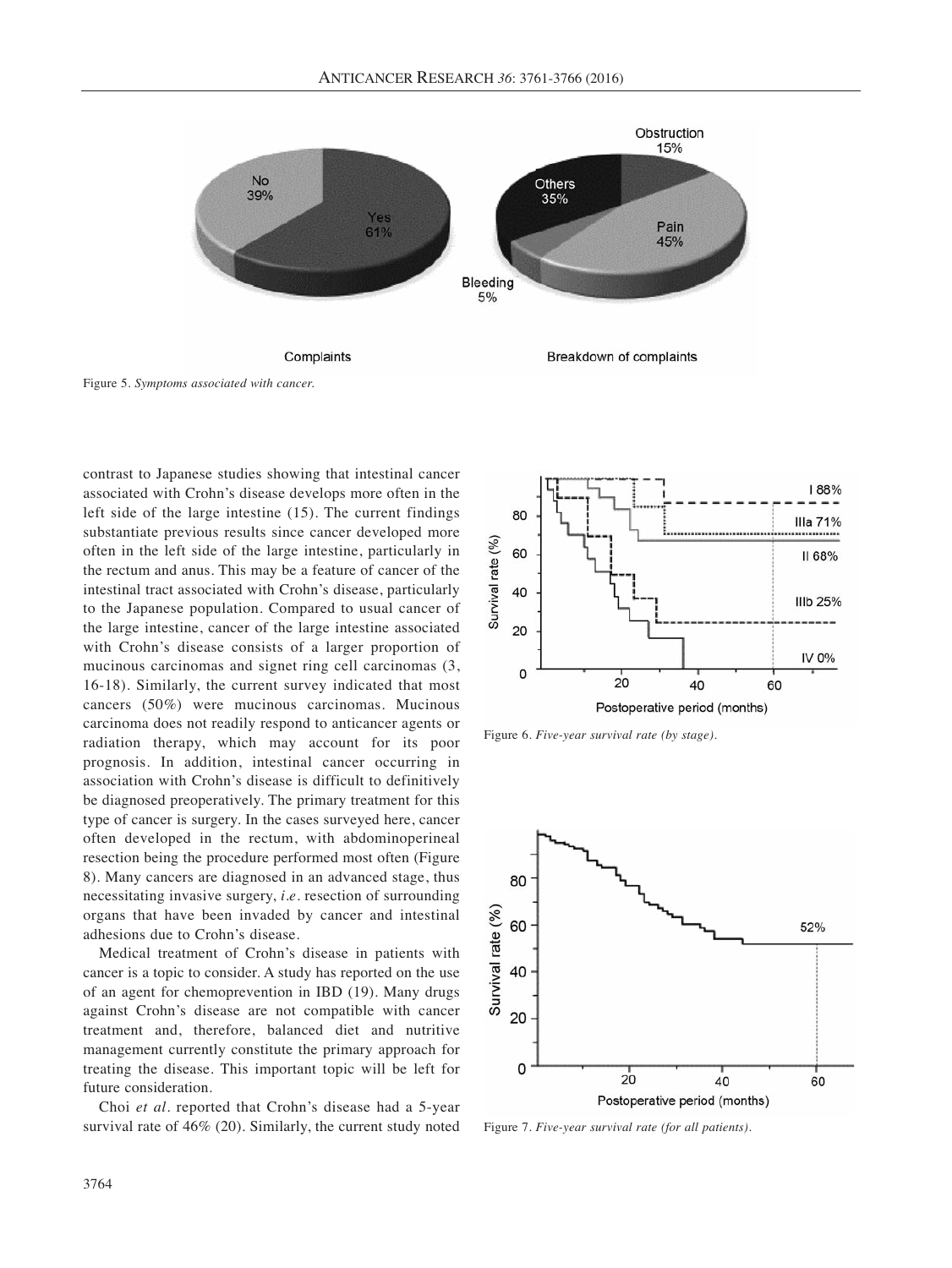

Figure 8. *Procedures performed to treat cancer of the intestinal tract associated with Crohn's disease.*

a poor 5-year survival rate of 52%. Surveillance examinations for early detection are crucial to improving prognosis. There is widespread awareness of ulcerative colitis and other forms of IBD in surveillance colonoscopy (21) but endoscopy is hampered in Crohn's disease due to multiple strictures and adhesions caused by surgery. If severe anal lesions are present, an endoscope cannot be inserted because of pain and strictures. Imaging studies, such as computed tomography (CT), magnetic resonance imaging (MRI) and positron emission tomography (PET) seldom lead to early diagnosis (22, 23); thus, the best approach at present is active histology. According to the current survey, surveillance efforts at different medical facilities most often involved an anal examination and histology (Figure 9). In Japan, common sites of colon cancer associated with Crohn's disease are the anal canal and rectum. Frequent and diligent biopsies of these sites should provide effective cancer surveillance. A multicenter study entitled "Establishment of a Program for Surveillance of Cancer of the Large Intestine Associated with Crohn's Disease" is currently in progress.

## **Conclusion**

Major medical facilities that treat Crohn's disease surgically were surveyed regarding cancer of the intestinal tract associated with Crohn's disease, as well as the current state and problems related to this type cancer. The incidence of intestinal cancer associated with Crohn's disease is increasing yearly having a poor prognosis, with a 5-year survival rate of 52%. In Japan, cancer of the intestinal tract, associated with Crohn's disease, most often develops in the rectum and anal canal, with biopsies of those sites constituting the first step in surveillance.



Figure 9. *Medical examinations for cancer surveillance in patients with Crohn's disease.*

#### **References**

- 1 Japanese Society for Cancer of the Colon and Rectum (Sugihara K edit): Japanese Classification of Colorectal Carcinoma. Second English Edition., Kanehara & Co., Tokyo, 2009.
- 2 Warren S and Sommers SC: Cicatrizing enteritis (regional enteritis) as apathologoc entity: Analysis of 120 cases. Am J Pathol *24*: 475-497, 1948.
- 3 Ginzburg L, Schneider KM, Dreizen DH and Levinson C: Carcinoma of the jejunum occurring in a case of regional enteritis. Surgery *39*: 347-351, 1956.
- 4 Hamilton SR: Colorectal carcinoma in patients with Crohn's disease. Gastroenterology *89*: 398-407, 1985.
- 5 Gyde SN, Prior P, Macartney JC, Thompson H, Waterhouse JAH and Allan RA: Malignancy in Crohn's disease. Gut *21*: 1024- 1029, 1980.
- 6 Gillan CD, Andrews HA, Prior P and Allan RN: Crohn's disease and colorectal cancer. Gut *35*: 651-655, 1994.
- 7 Frileux P, Burdy G and Attal E: The defunctioned rectum in Crohn's disease: retain or remove? Colorectal Dis *3*: 29-32, 2001.
- 8 Canavan C, Abrams KR and Matberry J: Meta-analysis: colorectal and small bowel cancer risk in pathents with Crohn's disease. Aliment Pharmacol Ther *23*: 1097-1104, 2006.
- 9 Partidge SK and Hodin RA: Small bowel adenocarcinoma at astrictureplasty site in a patient with Crohn's disease: report of a case. Dis Colon Rectum *47*: 778-781, 2004.
- 10 Lashner BA: Risk factor for small bowel cancer in Crohn's disease. Dig Dis Sci *37*: 1179-1184, 1992.
- 11 Greenstein AJ, Sachar DB, Smith H, Janowitz HD and Aufses Jr. AH: A comparison of cancer risk in Crohn's disease and ulcerative colitis. Cancer *481*: 2742-2745, 1981.
- 12 Jess T, Winther KV, Munkholm P, Langholz E and Binder V: Intestinal and extraintestinal cancer in Crohn's disease: follow up of a population-based cohort in Copenhagen County Denmark. Aliment Pharmacol Ther *19*: 287-293, 2004.
- 13 Yano Y, Matsui T, Uno H, Hirai F, Futami K and Iwashita A: Risks and clinical features of colorectal cancer complicating Crohn's disease in Japanese patients. J Gastroenterol Hepatol *23*: 1683-1688, 2008.
- 14 Delaunoit T, Limburg PJ, Goldberg RM, Lymp JF and Loftus EV Jr.: Colorectal cancer prognosis among patients with inflammatory bowel disease. Clin Gastroenterol Hepatol *4*: 335-342, 2006.